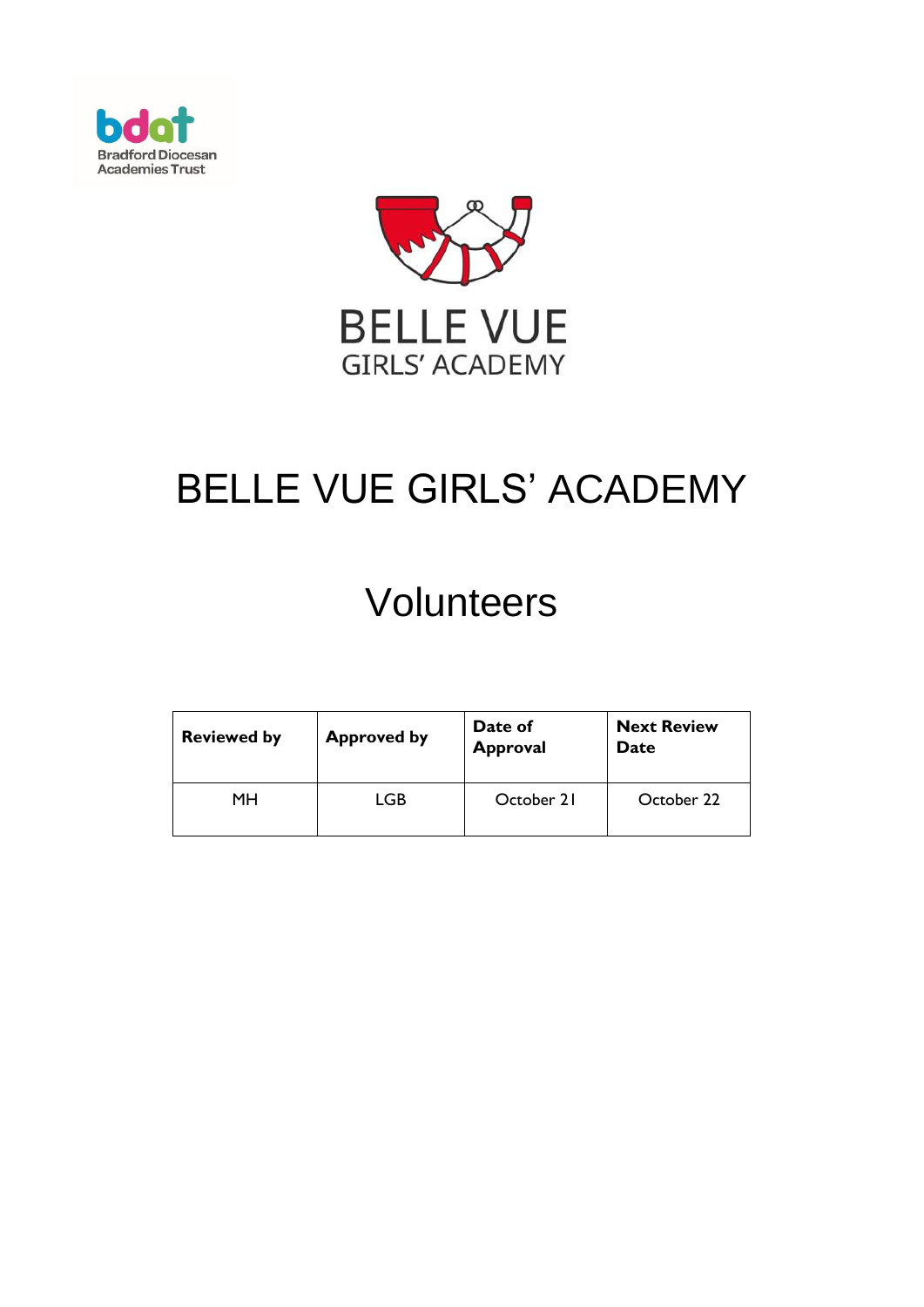#### **Introduction**

Volunteers at Belle Vue Girls' Academy bring with them a range of skills and experience that can enhance the learning opportunities of pupils. The Board of Governors therefore, welcomes and encourages volunteers from the local community.

#### **Our volunteers may include:**

- 1. Members of the Governing Body
- 2. Parents of pupils
- 3. Ex-pupils
- 4. Students on work experience
- 5. Ex-members of staff
- 6. Local residents
- 7. Friends of the school

The recruitment of new volunteers can take up to half a term and intake of new volunteers will be dependent on the candidate and available spaces within school. Senior Management maintains the right to refuse volunteers and also terminate placements.

## **The types of activities that volunteers engage in, on behalf of the school, include:**

- 1. Working with small groups of pupils to assist them in their learning
- 2. Working alongside individual pupils, as an additional tutor
- 3. Accompanying school visits
- 4. Helping develop the school environment and community

#### **Becoming a Volunteer**

Anyone wishing to become a volunteer, either for a one off event such as a school visit or on a more regular basis, e.g. pupil support, usually approaches the Academy Business Leader. It is the schools decision to take on volunteers and this will depend on the time of year, the number of volunteers we already have in school and the potential impact on the children.

Volunteers should complete the Volunteer Application with their contact details, types of activities they would like to help with, and the times they are available to help.

#### **Child Protection and Safeguarding**

Safeguarding is our priority and we follow the safer recruitment guidelines to ensure that we are committed to safeguarding pupils, young people and vulnerable adults and expects its volunteers to share that commitment. The process of recruitment of volunteers mirrors the safer recruitment of paid staff. A list of volunteers will be kept with the HR officer.

#### **To ensure the safety of our pupils, we adopt the following procedures:**

1. All volunteers are given a copy of the Volunteer Policy and asked to sign a Volunteer Agreement.

2. Volunteers who, on an unsupervised basis teach or look after children regularly, or provide personal care on a one-off basis, will be in regulated activity. This will require an enhanced DBS with barred list information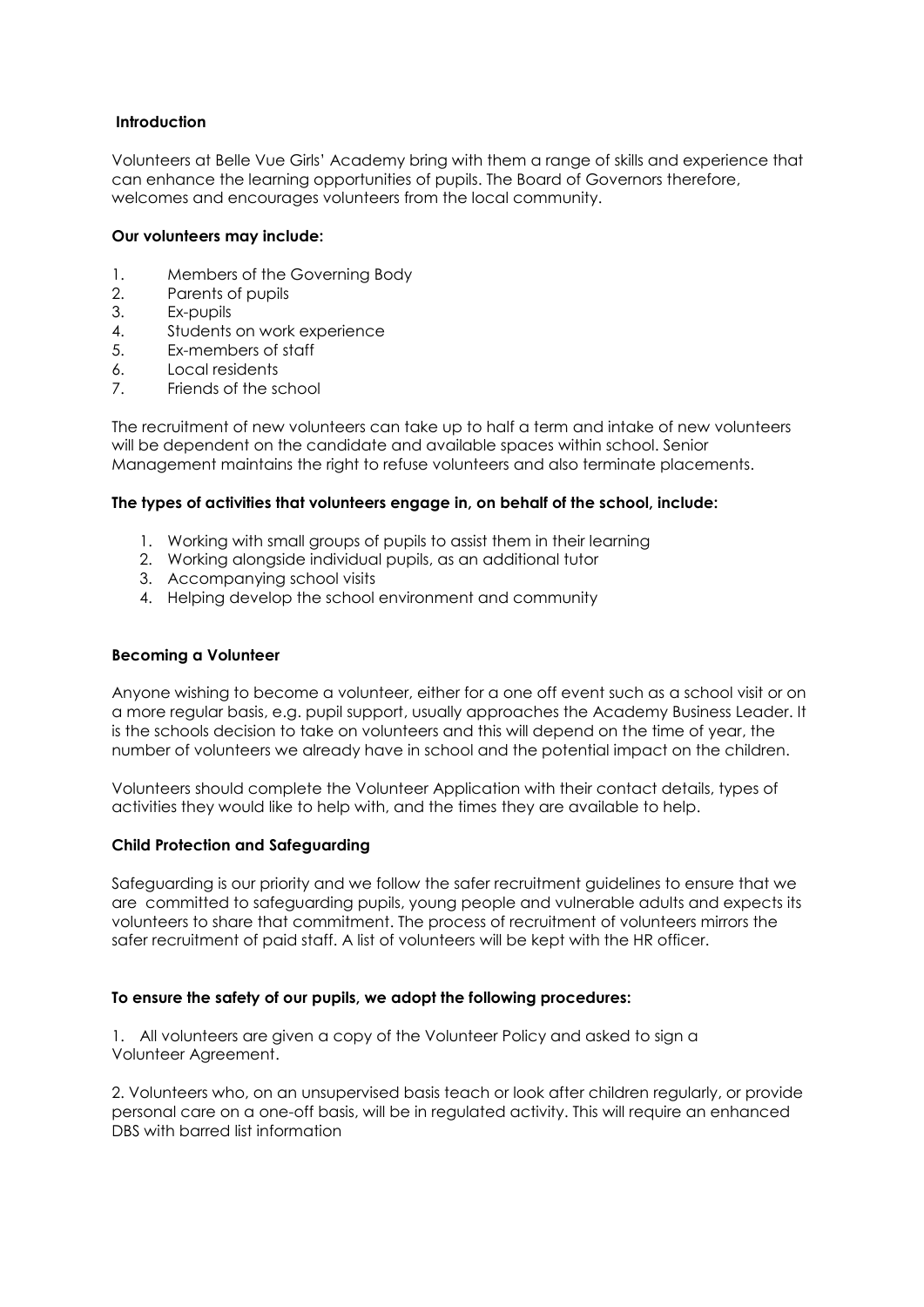#### **Induction and Training**

Volunteers must complete appropriate training prior to beginning work at the school.

Training requirements will be determined by the headteacher, or the appropriate member of staff.

All volunteers must have safeguarding training. Other training requirements will be based on the nature of the work the volunteer will be doing.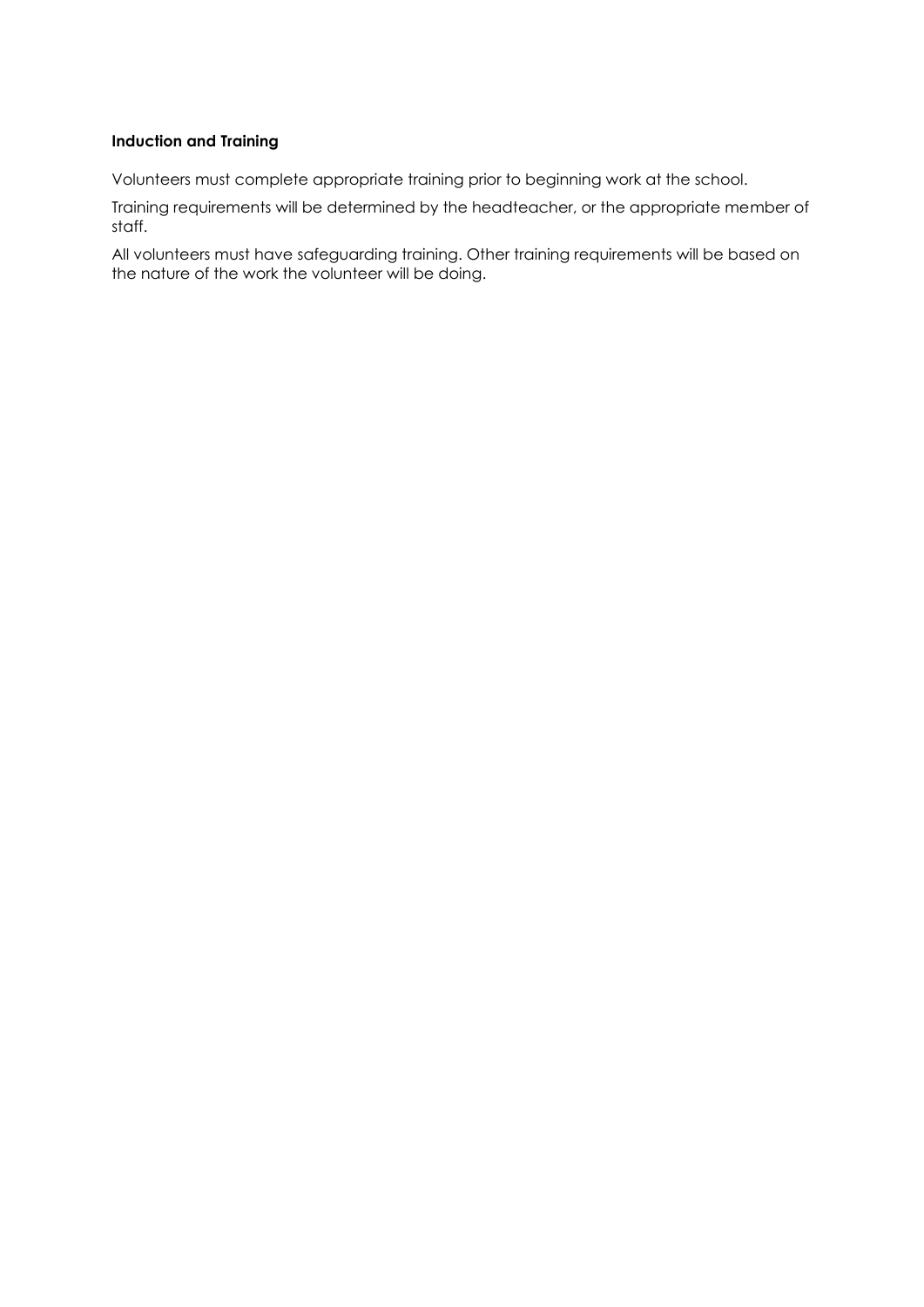### **VOLUNTEER CODE OF CODUCT AND AGREEMENT**

By signing this form, volunteers agree to the following:

#### **1. School rules and policies**

- 1.1. Volunteers will follow all school rules and policies, including those on:
	- 1.1.1.Child protection and safeguarding
	- 1.1.2. ICT and internet acceptable use
	- 1.1.3.GDPR
	- 1.1.4.Health and safety
	- 1.1.5.Equality
	- 1.1.6.Whistle-blowing
	- 1.1.7.Behaviour
- 1.2. Copies of the school policies are available on the academy website or from the Academy Business Leader

#### **2. Professional conduct**

- 2.1. Volunteers must accept and follow instructions provided by their line manager, and ask for guidance or clarification if required. Questions can be directed to the supervising member of staff, or to the Academy Business Leader
- 2.2. Behaviour management is the responsibility of school staff. If volunteers witness behaviour that is in breach of the school's behaviour policy, or are struggling to manage the behaviour of pupils with whom they're working, they should alert the class teacher immediately. Volunteers should not attempt to reprimand pupils or issue sanctions.
- 2.3. Volunteers must conduct themselves in a professional manner at all times. This includes:
	- 2.3.1.Dressing in a way that is professional and appropriate to the work they are doing
	- 2.3.2.Refraining from using inappropriate language
	- 2.3.3.Setting an example for pupils by acting in a way that reflects the school's ethos and values
	- 2.3.4.Behaving in a way that is appropriate for the role they are undertaking
	- 2.3.5.Ensuring that comments, including those made on social media, do not bring the school into disrepute
- 2.4. Volunteers must not transport pupils in their own cars unless specific arrangements have been made with the school, and the pupil's parents have consented.
- 2.5. Parent volunteers with children at the school must not act in a way that favours their own child, and should not approach their child unnecessarily during the school day (for instance, during break times). They may not use their time as a volunteer to discuss their child's education with school staff.
- 2.6. If a volunteer is unable to come to school when they are expected/scheduled to be in, they must contact their line manager or the school office as soon as possible. Inconsistent attendance may result in the placement being reviewed or terminated.